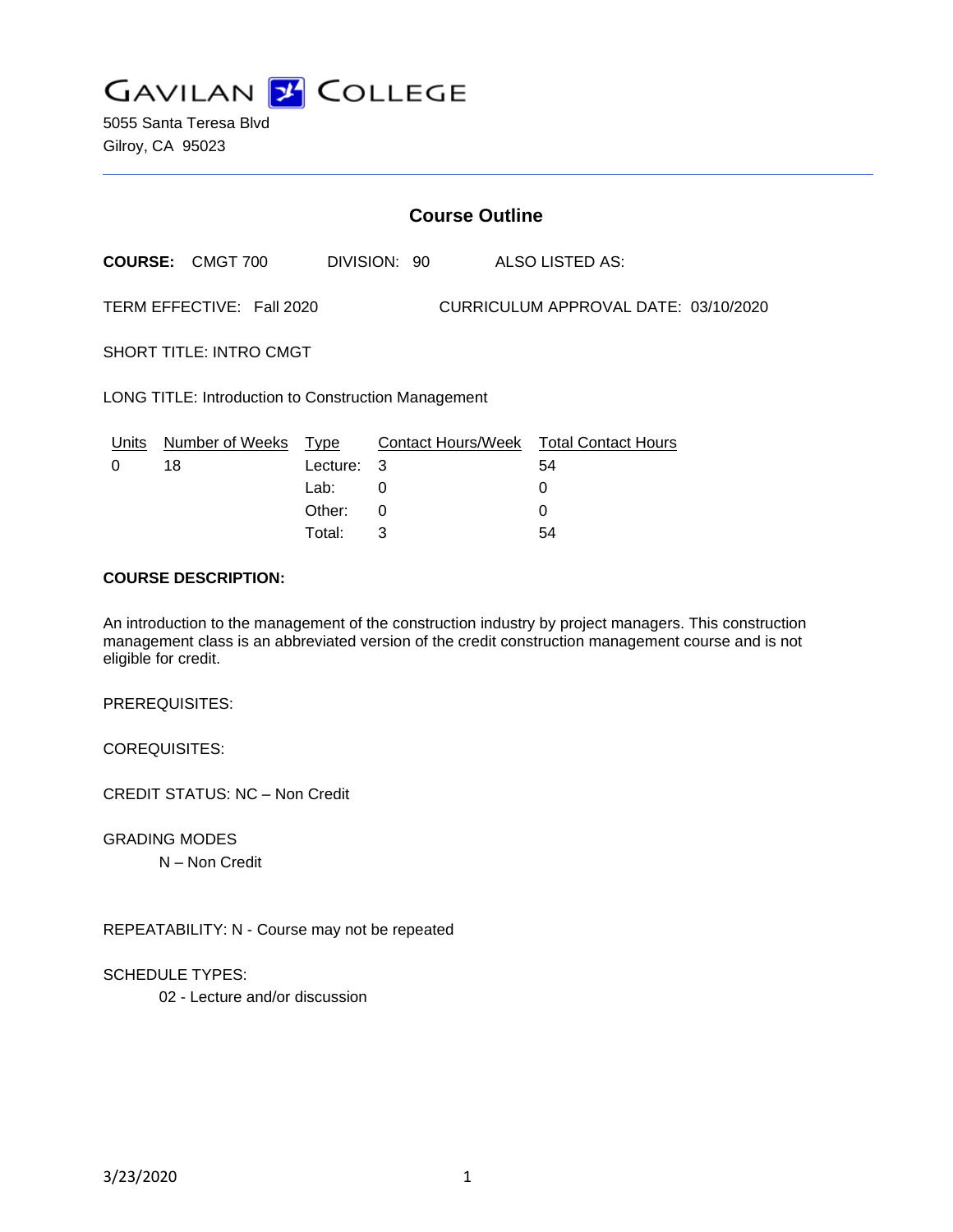### **STUDENT LEARNING OUTCOMES:**

By the end of this course, a student should:

1. Describe the fundamental skills required of a project manager working in the construction industry.

### **CONTENT, STUDENT PERFORMANCE OBJECTIVES, OUT-OF-CLASS ASSIGNMENTS**

Curriculum Approval Date: 03/09/2020

3 Hours

Content: Introduction to the Construction Industry. What is Construction Management.

Student Performance Objectives: State the various sectors available in the construction industry. Identify the terms used in the industry. Define construction management.

3 Hours

Content: Project Stages.

Student Performance Objectives: List and describe the different stages of the design and construction process. Explain how one would measure project success. Utilize the terms.

3 Hours

Content: Estimating Project Costs.

Student Performance Objectives: Identify the characteristics of a good estimator. Recognize the factors impacting project cost. Discuss the estimating process.

3 Hours

Content: Contract Administration.

Student Performance Objectives: Explain how changes are made to the contract. Discuss how to maintain a reliable paper trail. State how the contractor gets paid.

### 3 Hours

Content: Construction Operations and Job Site Management.

Student Performance Objectives: Define the challenges associated with managing the construction site and state the factors to consider when organizing the job site.

#### 3 Hours

Content: Project Planning and Scheduling. Monitoring Project Performance.

Student Performance Objectives: Explain how to plan job activities. Identify the factors that influence project performance.

### 3 Hours

Content: Managing Quality and Safety. Managing Project Risks.

Student Performance Objectives: Describe the elements of a quality management plan. Recognize the elements of a safety management plan. Explain the types of risks associated with a construction project and state the consequences associated with those risks.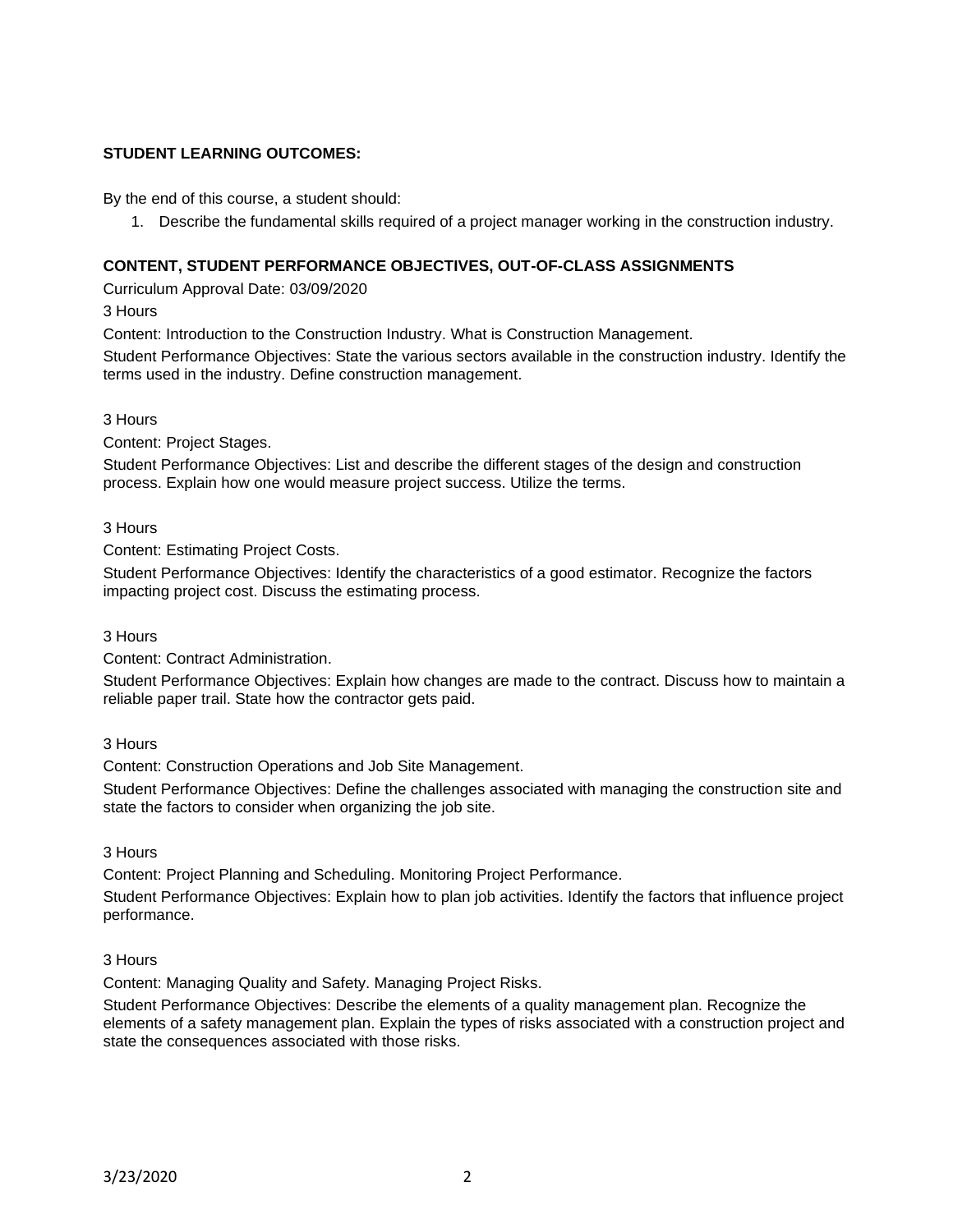3 Hours

Content: Building Information Modeling (BIM) Student Performance Objectives: Define BIM. Discuss how one would use BIM to manage construction.

## **METHODS OF INSTRUCTION:**

lecture, discussion, guest speakers

### **OUT OF CLASS ASSIGNMENTS:**

Required Outside Hours: 36 Assignment Description: Complete assigned readings.

Required Outside Hours: 45

Assignment Description: Complete assigned CM activities, such as: CM Aptitude Questionnaire. What is Construction Management. Company Pre-Session Activity. Discussion Recap. Advising. Estimating. Scheduling.

Required Outside Hours: 27 Assignment Description: Review and study for quizzes and exams.

### **METHODS OF EVALUATION:**

Objective examinations Percent of total grade: 50.00 % 40% - 60% Chapter/Topic Quizzes

Other methods of evaluation Percent of total grade: 50.00 % 40% - 60% Participation in class discussions.

### **REPRESENTATIVE TEXTBOOKS:**

Barbara J. Jackson. Construction Management Jump Start, 3rd Edition. Indianapolis, Indiana: Wiley Publishing, Inc.,2020. ISBN: 978-0-470-60999-6 Reading Level of Text, Grade: 12th Verified by: MS Word